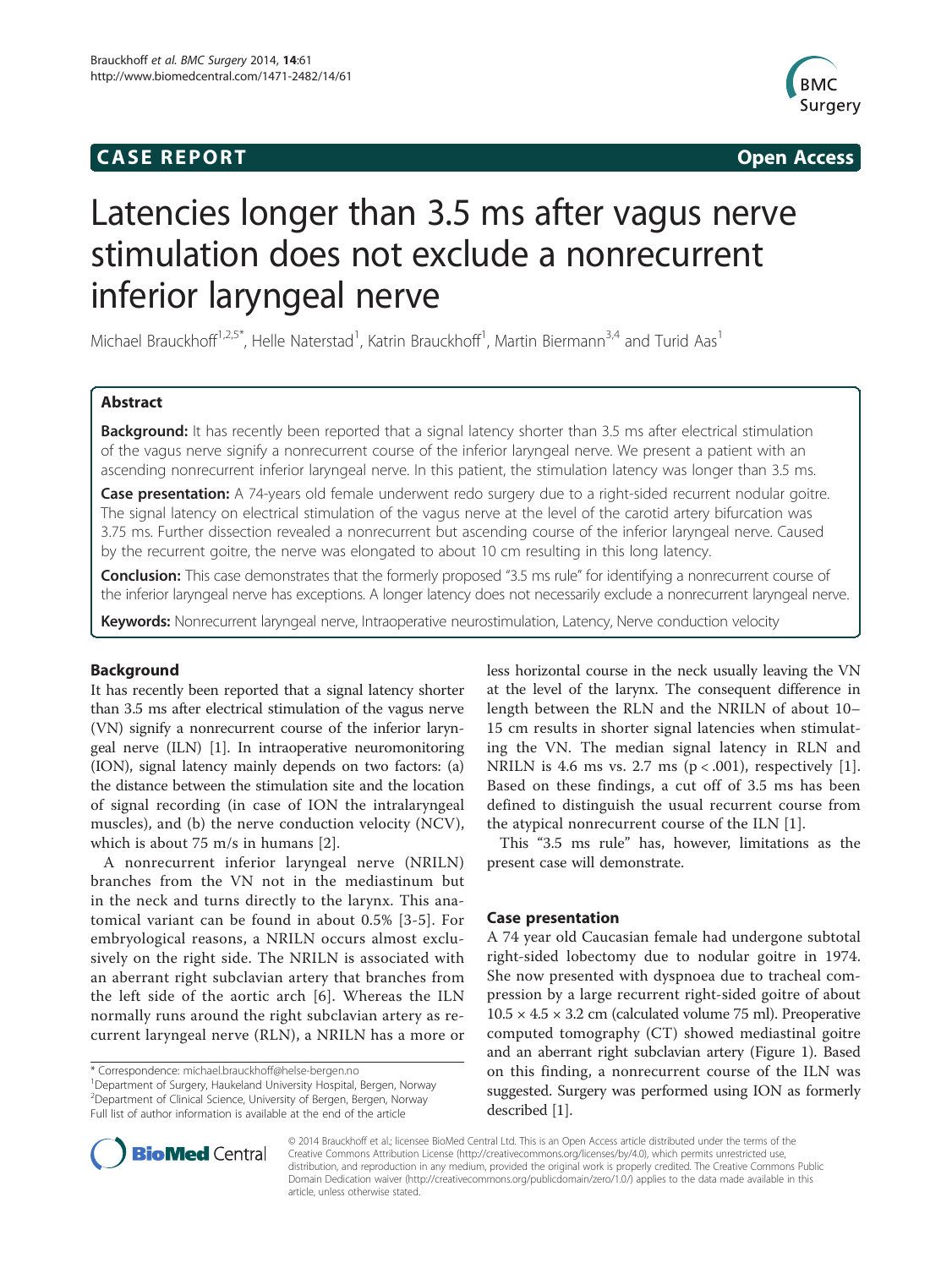<span id="page-1-0"></span>

Surprisingly, VN stimulation at the level of the inferior thyroid artery produced a normal electromyography (EMG) signal with a latency of about 3.3 ms which under normal circumstances would rather indicate a RLN. Since, based on the preoperative CT scan, however, a nonrecurrent course of the nerve had to be expected, a more extensive dissection of the VN was performed. The separation of the ILN from the VN was found deeper in the neck (Figure 2) indicating nonetheless a NRILN. The NRLIN was elongated by the expansively growing recurrent goitre with a deep separation from the cervical VN resulting in an ascending course to the larynx and a length of about 10 cm (Figure 2). ION repeated at the level of the carotid artery bifurcation gave a latency of 3.75 ms (Figure [3](#page-2-0)).

## **Discussion**

Since electrical VN stimulation distal to the separation of the ILN will not produce any EMG response, a NRILN can be identified by negative EMG response after distal but positive EMG response after proximal VN stimulation before the nerve is morphologically identified [[5\]](#page-3-0). The concept of "distal VN stimulation first" introduced by our group [\[5](#page-3-0)] has recently been confirmed [[7](#page-3-0)].

Compared to the usual course of the RLN that runs around the right subclavian artery, a NRLIN is about 10– 15 cm shorter. The NCV of the RLN is about 75–80 m/s in humans [\[2\]](#page-3-0). When stimulating the VN before the laryngeal fascicles leave the VN, the difference in length between NRILN and RLN thus results in a shortening of the latency of the EMG signal by 1.5-2 ms [\[1\]](#page-3-0).

It has recently been reported by our group that the median latency after VN stimulation in adults with a



Figure 2 Anatomy of the elongated NRILN with deep separation from the VN (white arrow) and ascending course before and after hemithyroidectomy. CCA, common carotid artery. ITA, Inferior thyroid artery (ligated). L, Larynx. T, Trachea.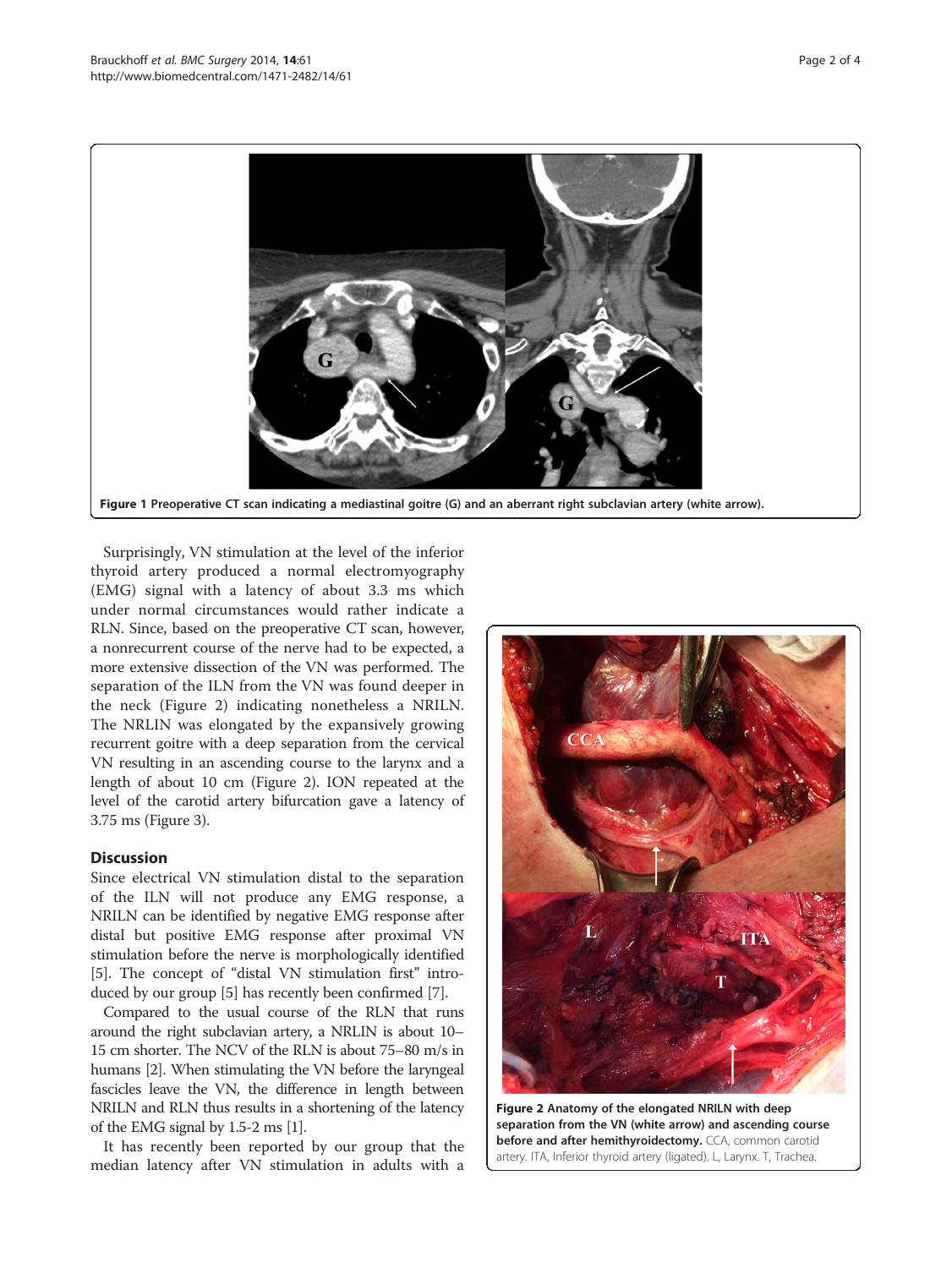<span id="page-2-0"></span>

NRILN is 2.7 ms but 4.6 ms in normal RLN  $(p < .001)$ . A cut-off of 3.5 ms had positive and negative predictive values of 100% and 97%, respectively. We concluded that "proximal VN stimulation only" might replace the mentioned "distal VN stimulation first" approach [\[1](#page-3-0)].

Regarding the latency of the EMG signal, however, the site of VN stimulation is crucial. Assuming a NCV of 75 m/s, a 3.75 cm distance between two stimulation sites will result in a 0.5 ms difference in latency. The latencies for right-sided VN stimulation reported in our above mentioned study were based on a high VN stimulation site at the level of the carotid artery bifurcation [[1\]](#page-3-0) and are therefore longer than in a similar study that reported a median latency after right VN stimulation of 3.91 (10th/90th percentile 3.13/4.69) ms but did not define the precise site of VN stimulation [[8\]](#page-3-0). The distance between the carotid bifurcation and the subclavian artery is obviously variable in humans, which potentially limits the "3.5 ms rule". However, there is a scarcity of other applicable landmarks in the neck. The carotid bifurcation has the advantage that it is high enough in the neck allowing the recruitment of ILN fascicles by VN stimulation independent of the course of the ILN (descending, transverse, or ascending NRILN, or usual RLN respectively). At

the same time, it is the highest and most reliable landmark in the neck that can be reached by a conventional Kocher incision.

Based on previous reports describing descending and ascending courses [\[9](#page-3-0)], potential limitations of this "3.5 ms rule" have to be considered. An ascending course of the NRILN might result in longer latency than the usual horizontal NRILN [[1\]](#page-3-0). No such cases, however, have so far been documented electrophysiologically.

## Conclusion

The present case demonstrates that the formerly proposed "3.5 ms rule" may indeed have exceptions. Particularly in large goitres with possibly elongation of the nerve, a longer latency does not necessarily exclude a NRILN. Although the main conclusion of our previous report is still unrefuted - Latencies Shorter than 3.5 ms After Vagus<br>Nerve Stimulation Signify a Nonrecurrent Inferior Laryngeal Nerve  $[1]$  - , the opposite proposition that longer latencies exclude a NRILN is not necessarily true.

## Consent

The patient gave written informed consent to the publication of this case report and accompanying images. A